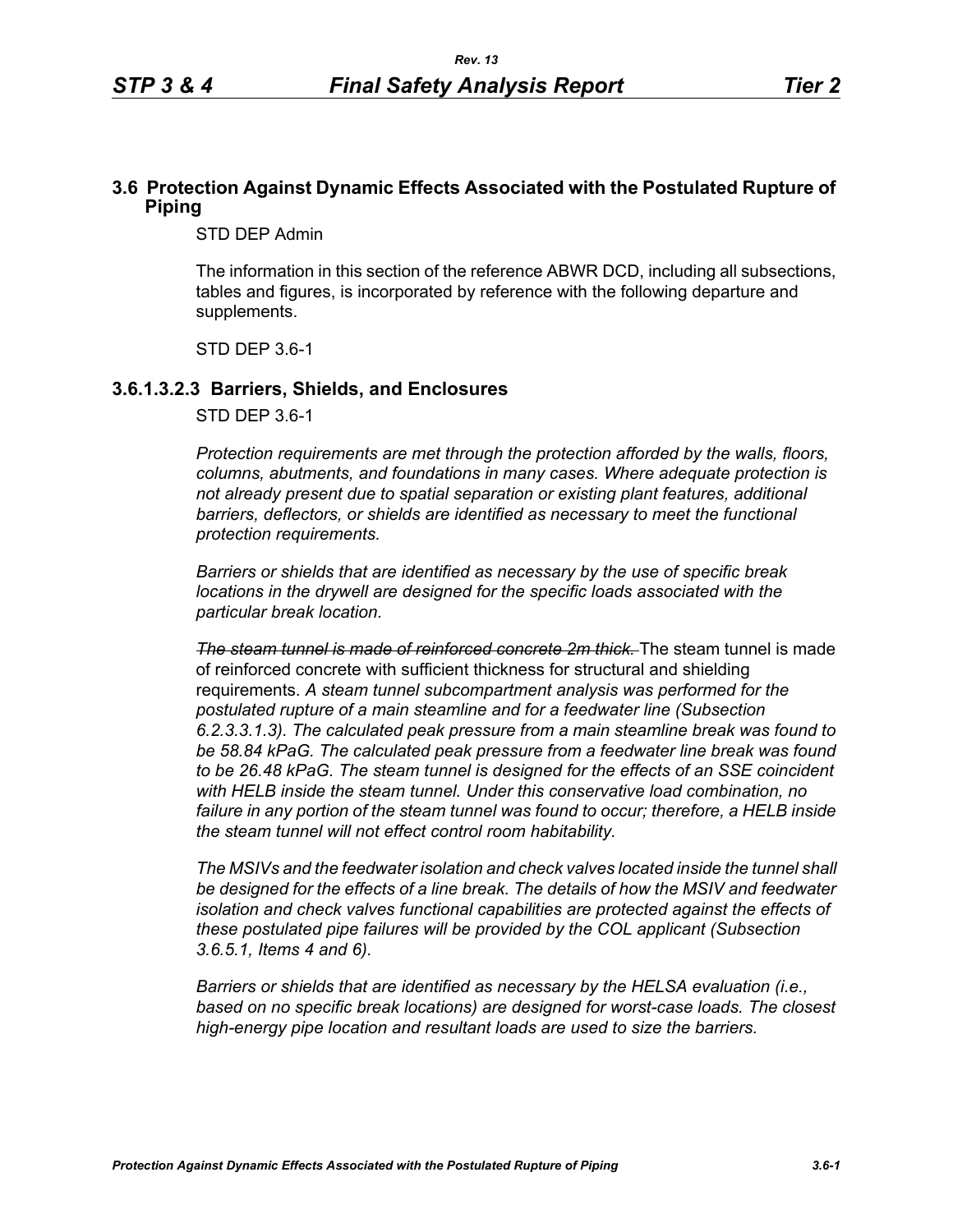$\mathbf I$ 

# **3.6.2.3.3 Design Criteria and Load Combinations for Pipe Whip Restraint**

STP DEP Admin

*The loading combinations and design criteria for pipe whip restraints are dependent on the type of restraint and the function it performs. Some restraints in the ABWR are designed to perform a dual function of supporting the pipe during operating conditions and also of controlling the motion of the pipe following a postulated rupture. However, most pipe whip restraints in the ABWR are single purpose restraints designed to control the motion of a broken pipe.*

*Figure 3.6-3*Figure 3.6-4 *illustrates some acceptable pipe whip restraint designs. These designs include:*

*(2) Restraints with Crushable Material—Pipe whip restraints with crushable material have the same design basis as the U-bar restraint. It is a single purpose, energy absorbing restraint with sufficient gap between the pipe and the restraint to allow free thermal expansion of the pipe. Restraints with crushable pads may not have lateral load capability so they must be provided in every direction in which the jet thrust from the ruptured pipe may occur. Figure 3.63*Figure 3.6-4 *illustrates several acceptable pipe whip restraint designs using crushable material: the crushable ring, the honeycomb restraint, and the frame with a series of crushable rings.*

## **3.6.3 Leak-Before-Break Evaluation Procedures**

The information in this subsection of the reference ABWR DCD, including all subsections, is incorporated by reference with the following site-specific supplement.

LBB methodology for pipe break postulation will not be used for the STP 3 & 4 ABWR plant design.

## **3.6.5 COL License Information**

## **3.6.5.1 Details of Pipe Break Analysis Results and Protection Methods**

The following standard supplemental information addresses COL License Information Item 3.16.

The details of pipe break analysis results and protection methods will be provided for NRC review as part of ITAAC Table 3.3 Item 2 in the reference ABWR DCD Tier 1 Section 3.3. A pipe break analysis report for the as-designed plant will be available for NRC review as part of site-specific ITAAC Table 3.0-16 Item 1. This report for the asdesigned plant will be available prior to the installation of high and moderate energy piping described in this section.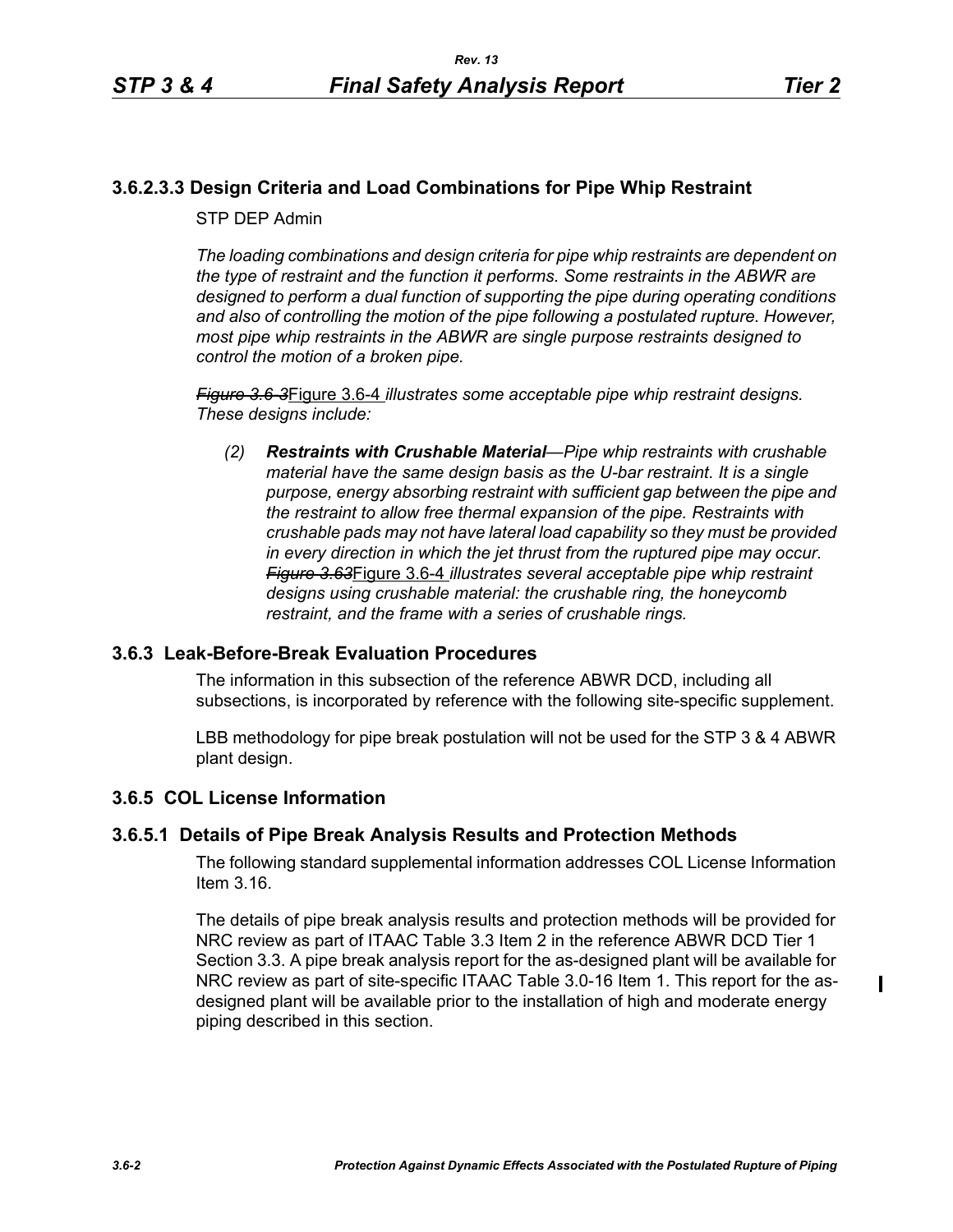The details and methods will include:

- (1) A summary of the dynamic analyses applicable to high-energy piping systems in accordance with Subsection 3.6.2 of Regulatory Guide 1.206. This will include:
	- (a) A pipe break nonlinear time-history analysis which can be performed by the ANSYS, or other non-linear computer programs with quality assurance to generate a pipe break analysis report. The report will include sketches of applicable piping systems showing the location, size and orientation of postulated pipe breaks and the location of pipe whip restraints and jet impingement analyses.
	- (b) Piping Stress Reports that will include a summary of the data developed to select postulated break locations including calculated stress intensities, cumulative usage factors and stress ranges as delineated in BTP MEB 3-1, as modified by Subsection 3.6.1.1.1.
- (2) For failure in the moderate-energy piping systems listed in Tables 3.6-5 and 3.6-6, pipe failure are limited to postulation of cracks in piping. These cracks affect the surrounding environmental conditions only and do not result in whipping of the cracked pipe. The flow from the crack opening is assumed to result in an environment that wets all unprotected components within the compartment, with consequent flooding in the compartment and communicating compartments, based on a conservatively estimated time period to effect corrective actions. The safety-related systems are protected from the resulting jets, flooding and other adverse environmental effects by equipment shields, physical separation of piping, equipment, and instrumentation.
- (3) By means of the design features such as separation, barriers, and pipe whip restraints, adequate protection will be provided against the effects of pipe break events for each of the systems listed in Tables 3.6-1 and 3.6-2 to an extent that their ability to shut down the plant safely or mitigate the consequences of the postulated pipe failure would not be impaired.
- (4) The main steam isolation valves (MSIVs) will be designed for the effects of a line break. The details of how the MSIV valves functional capabilities are protected against the effects of these postulated pipe failures will be provided in a pipe break analysis report*.*
- (5) The plant arrangement will provide physical separation to the extent practicable to maintain the independence of redundant essential systems (including their auxiliaries) in order to prevent the loss of safety function due to any single pipe break event. Physical separation between redundant essential systems with their related auxiliary supporting features, therefore, is the basic protective measure incorporated in the design to protect against the dynamic effects of a pipe break. anywhere in high energy piping*.*